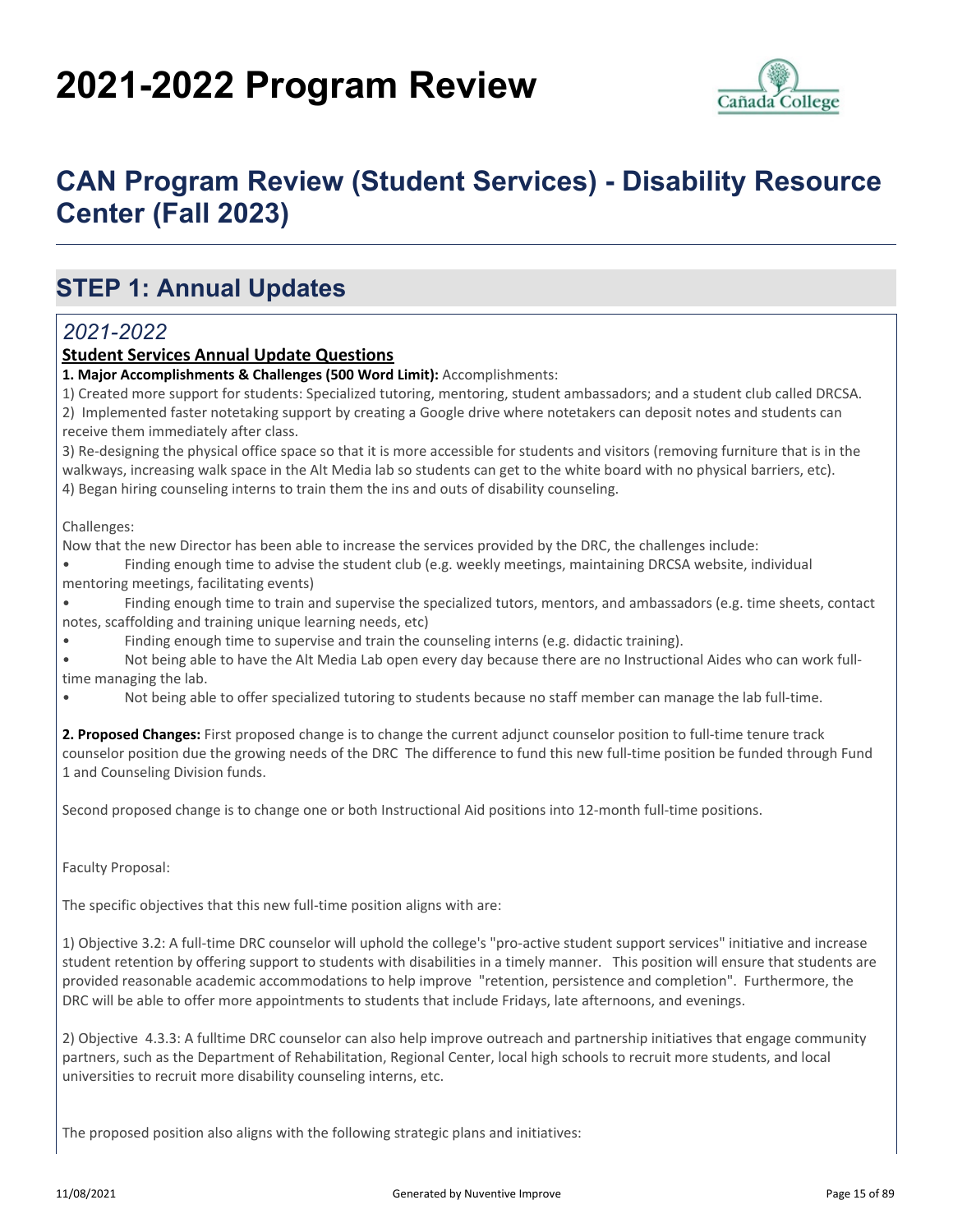1. Student Success and Support Program Plan (Page 20): In this plan, it states that during the program review process, "our campus was lacking adequate services in the area of learning disabilities, educational counseling, and Leaning Disability testing and evaluation". Due to higher enrollment since this plan was posted in 2016, another full-time Disability Resources Center/Learning Disability Specialist is necessary due to:

a) higher number of students requesting to be tested for a learning disability

- b) higher number of students requesting to see a DRC counselor for support and guidance
- c) a new student club (DRCSA) that requires an advisor
- d) new implementation of hiring disability counseling interns who require a supervisor
- e) increased student requests to see bi-lingual counselors (that the DRC does not currently have)
- f) increased requests for DRC counselors to teach counseling courses designed specifically for students with disabilities

Furthermore, this new full-time position highlights the inclusivity, diversity, and equity needs of students with diverse learning, physical, and mental health challenges.

3. Cañada College Equity Goal - Equitable Principle 3: The proposed position will address the barriers to timely support for students with disabilities, which is supported by the college's equity plans by:

- a) offering appointments with disability counselors every day
- b) providing students with a disability counselor who are bi-lingual
- c) providing learning disability testing in Spanish
- d) expand academic success workshops and collaboration with faculty
- a) lower college dropout rates
- b) improvement of academic performance
- c) reduction of legal liability for the college

 Thus, the DRC will be able to promote more equity by recognizing and accommodating the "differences for minoritized students" who have disabilities.

1. The proposed position addresses DRC's following long term goals:

-Academic and disability counseling in a timely manner

-More one-on-one counseling support with the help of disability counseling interns

-More training for faculty and staff

2. The proposed position aligns with the following DRC action plans:

- Increase number of students registering with the DRC, especially from local high schools
- Increase more workshops and events that the DRC and DRCSA offer every semester
- Increase retention of students with disabilities through more collaboration with faculty
- Reduce the time that students have to wait to be tested for a learning disability
- Reduce the time that students have to wait to see a DRC counselor
- Provide students with bi-lingual disability counselors and learning disability specialist

Qualitative Data:

A survey given to students in the middle of the 2020-2021 fiscal year showed that the majority of the students requested less wait time to see a disability counselor.

In the Spring 2020 semester, a couple of new students requested learning disability testing in Spanish.

In the Fall 2021 semester, potential students have requested disability counselors who speak Farsi and Japanese.

Additionally, more outreach and in-reach from the new DRC Director has resulted in higher registration of students who prefer to attend our college instead of our sister colleges.

Quantitative:

Here are our MIS counts for this Fall 2021 semester, compared to last semester. As you will see we the number of students and the number of contacts we have made has increased significantly: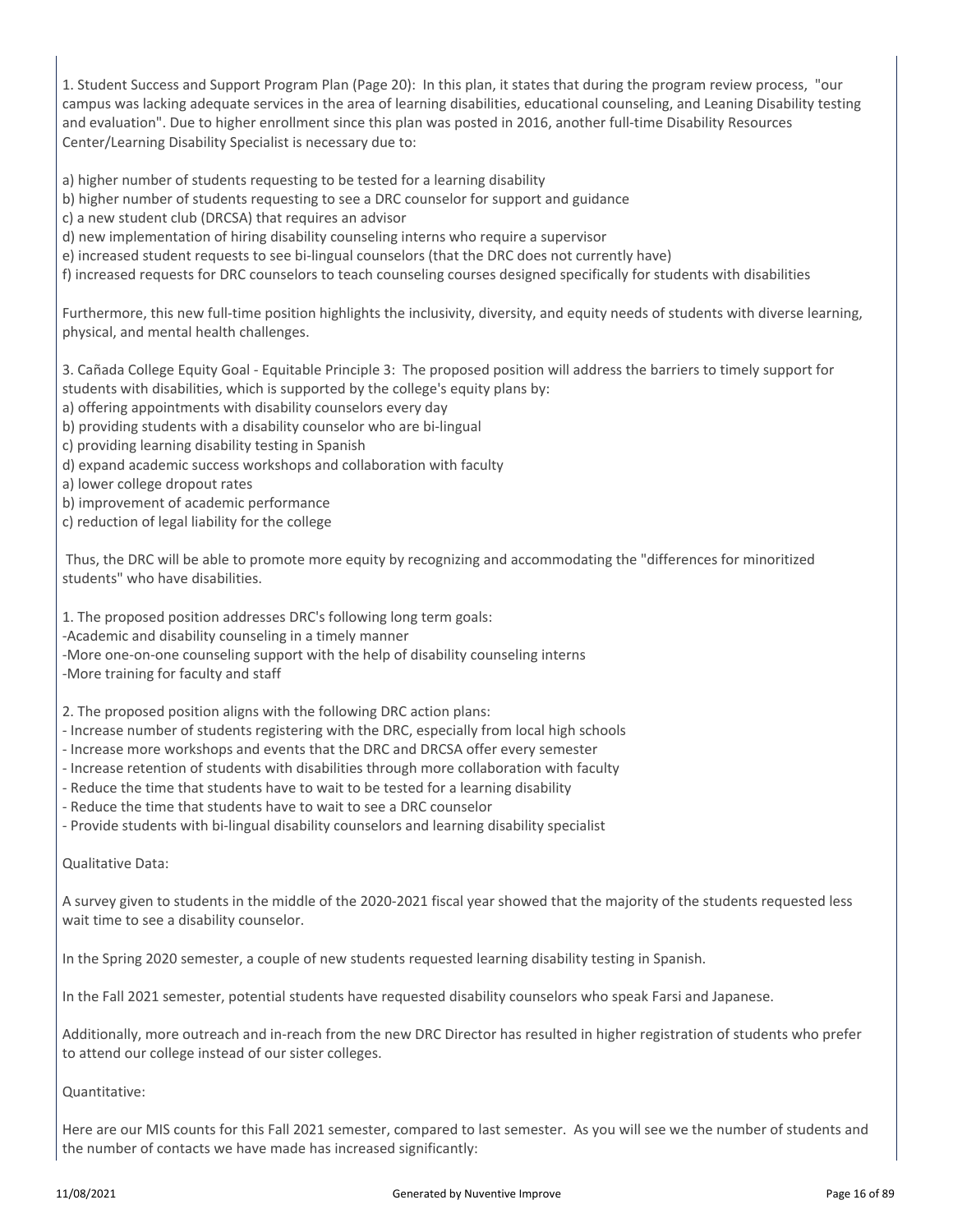a) Spring 2021: 186 students registered; number of contacts 1824 b) Fall 2021 (as of 10-14-2021): 535 active students registered; number of contacts 2911

**3A. Impact of Resource Allocations Process:** Previously resource request for a new DRC counselor was declined by the Program

- Review. Reason unknown. As a result, the DRC is unable to: • Offer more hours of specialized tutoring
- Offer more hours of counseling services
- Recruit and train more counseling interns
- Start a mentoring program specifically for students with disabilities
- Offer more events and supports for students through DRCSA'
- Decrease of student satisfaction for wait time

**3B. Disproportionately Impacted Students Affect:** Lack of resources have impacted students with disabilities from accessing academic support in a timely manner or not at all. For example, when there is limited tutoring available, students who cannot make it during our small window of availability are not connected to specialized tutoring. Eventually, they end up dropping the courses, which result in lower retention rates.

**4. SAOs and SLOs:** NA

**5. SAO/SLO Assessment Results and Impact:** NA

**Annual Update Status:** In Process

### **Goal Description: Provide educational and student services programs that highlight inclusivity, diversity, and equity in their mission to help students meet their unique educational goals and minimize logistical and financial barriers to success.**

Provide students with learning and health challenges with:

- 1. academic and disability counseling in a timely manner
- 2. specialized tutoring for students with learning challenges
- 3. more one-on-one counseling support with the help of disability counseling interns
- 4. more peer support by members of DRCSA (Disability Resource Center Student Ambassador) club
- 5. provide latest most updated assistive technology
- 6. more training for faculty and staff
- 7. offer more student assistant job opportunities for students with disabilities
- 8. create support courses (e.g. math strategies, writing strategies, etc)

9. create support groups and cohorts for students who desire a more scaffolded learning environment (e.g. students who are deaf and hard of hearing, students who are under the spectrum, etc)

**Goal Status:** 2 - Continuing (PR)

**Estimated Start Date:** 07/01/2021

**Estimated Completion Date:** 06/30/2023

**Who's Responsible for this Goal?:** Director of the DRC

**Please select the college goals with which your program goal aligns.:** Student Completion/Success - Provide educational and student services programs that highlight inclusivity, diversity, and equity in their mission to help students meet their unique educational goals and minimize logistical and financial barriers to success.

**Please select the college strategic initiatives with which your program goal aligns.:** Improve Student Completion, Implement Promise Scholars Program, Expand Cohort Bridge Programs, K-12 & Adult School Partnerships, Connect Students with Internships and Mentorships, Create an Alumni Network, Build Relationships with Employers, Enhance Marketing, Hold On-Campus Events, Partner with 4-Year Colleges and Universities

### *Resource Requests*

#### **Fund 1 budget augmentation to support additional adjunct counseling hours for DSPS**

**Status:** New Request - Active **Type of Resource:** Non-Instructional Personnel **Cost:** 60000